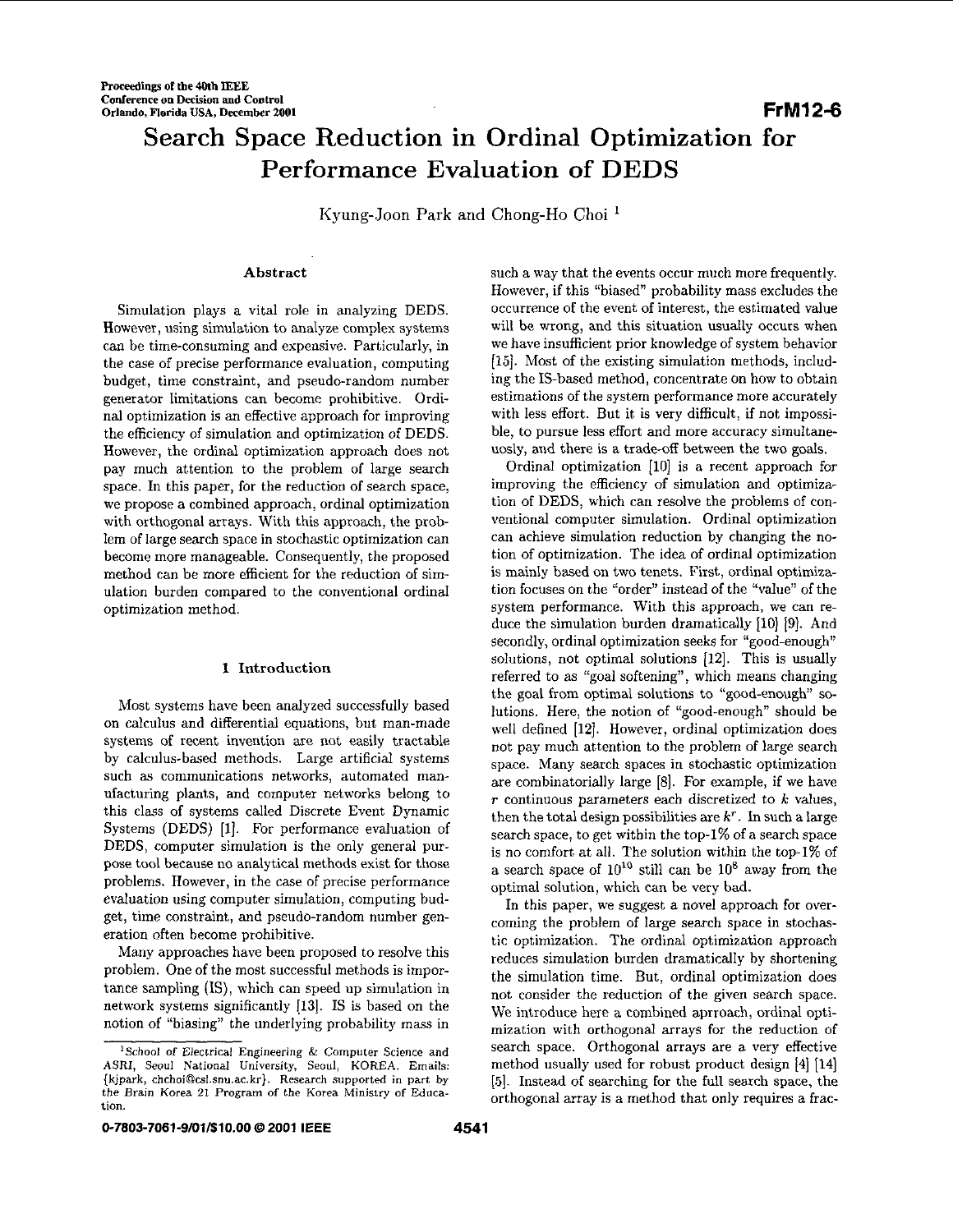tion of the search space. Orthogonal refers to the balance of the various combinations of values of variables so that no one variable is given more **or** less weight in the experiment than the other variables. Orthogonal also means that the effect of each variable can be mathematically assessed independently of the effects of other variables. Together with orthogonal arrays, the analysis of means (ANOM) **IS]** is used to find the optimal solution. **ANOM** employs a simple averaging of the output of each row in the orthogonal array to find the effects of each variable. With the result of ANOM, we can estimate the optimal solution by using only a fraction of the search space.

In the following section, we briefly explain the basics of orthogonal arrays and the analysis of means. In Section **3,** we present the proposed method explicitly,and in Section **4,** we derive some theoretical result on the proposed method. In Section *5,* we give a simulation result of the proposed approach. Finally in Section 6, we discuss the usefulness of the proposed method.

### **2** Preliminaries

In this section, we introduce orthogonal arrays and the analysis of means, which are very effective for reducing the number of experiments in product design *[5].* The orthogonal array (OA) is a method of setting up experiments that only requires a fraction **of**  the full factorial combinations. The treatment combinations are chosen to provide sufficient information to determine the factor effects using the analysis of means (ANOM). Here, "orthogonal" refers to the balance of the various combinations of variables so that no one variable is given more or less weight in the experiment than the other variables. "Orthogonal" also refers to the fact that the effect of each variable can be mathematically assessed independently of the effects of the other variables.

Table **1** is an example of an orthogonal array that would accommodate a seven-variable experiment. In Table 1, there are seven varaibles **(A** to G) and each variable has two levels **{1,2}.** If we use the full factorial method to find the optimal combination of variables, we need to experiment with  $128 (= 2<sup>7</sup>)$  runs, whereas the orthogonal array allows us to experiment with only eight runs. The procedure of using the orthogonal array is quite simple. **As** shown in Table **1,** in the first run, all the variables are set to *level 1,* and in the second run, variables A to C are set to *level 1* and variables D to G are set to *level* 2, and so on. This array also can be used to illustrate the concept of orthogonality. *level 1* and *level* 2 occur the same number of times in each column in the array. Furthermore, for the four rows with *level 1* in column **A,** two rows have *level 1*  in column **B** and two rows have *level* 2 in column B. The same can be said for the four rows with *level 2* 

**Table 1:** Example of an orthogonal array.

| Run |   | n |   |   | E | г. |   |  |
|-----|---|---|---|---|---|----|---|--|
|     |   |   |   |   | ٦ |    |   |  |
| 2   |   |   |   |   |   | 2  |   |  |
| 3   |   | റ | 2 |   |   | 2  |   |  |
|     |   |   | 2 | 2 |   |    |   |  |
| 5   | 2 |   | 2 |   | 2 |    |   |  |
| 6   | 2 |   | œ | 2 |   | 2  |   |  |
|     | ο | ച |   |   | 2 | 2  |   |  |
| о   | 2 | ີ |   | ົ |   |    | י |  |

in column **A.** in fact, the balance of variable levels can be found for every pair of columns in the array. This balance is also illustrated for the first two columns in Table 1. When we compare *level 1* of A to *level* 2of **A,**  the effect of **B** in *level 1* of **A** is the same **as** the effect of B in *level* 2 of **A.** 

We can compose numerous OAs, and in general, the OA is represented in  $La(b^c)$  form. Here a represents the number of runs to be performed, *b* is the number of levels of each variable, and cis the number of variables. The OA in Table 1 is represented as *L8(27)* or simply as L8. To determine the importance of variables using the experimental results of **OA,** we use the analysis of means (ANOM) method. In the **OA,** the orthogonality guarantees that all the levels are tested equally and the influences from other variables are assumed to be equal. Therefore, the means of different levels of a variable are compared to determine the appropriate level of that variable. In the following section, we introduce the proposed method, ordinal optimization with orthogonal arrays.

### **3** Ordinal Optimization with Orthogonal **Arrays**

For the explanation of the proposed method, let's consider a three-node tandem queueing network with Poisson arrival and exponential service time at each node, which is reported in **[9].** Each node has a finite system capacity of  $K = 10$  customers (buffer plus cutomer in service). Clearly, Node 1 shows M/M/1/10 queue behavior, but the arrivals at Node 2 and Node **3**  are not Poisson due to buffer overflows.

Each Node *i* is assigned an exponential service rate  $\mu_i = 1/\rho$ , where  $\rho \in \{0.50, 0.51, ..., 0.58\}$ . Here we adopt a search space of size  $9 \cdot 9 \cdot 9 = 729$  instead of  $10 \cdot 10 \cdot 10 = 1000$  to apply the proposed method more efficiently. Compared with the original problem in **[9],**  the worst case, or  $\rho = 0.59$ , is dicarded. Since we can easily know this is the worst case, this reduction of search space is reasonable. It is inefficient, though possible, to apply the orthogonal array directly to this problem. Instead, **we** suggest an iterative orthogonal array method, in which the orthgonal arrays are applied iteratively in two "stages." In the first stage, we group each  $\mu_i$ ,  $i = 1,2,3$  into three subsets, which are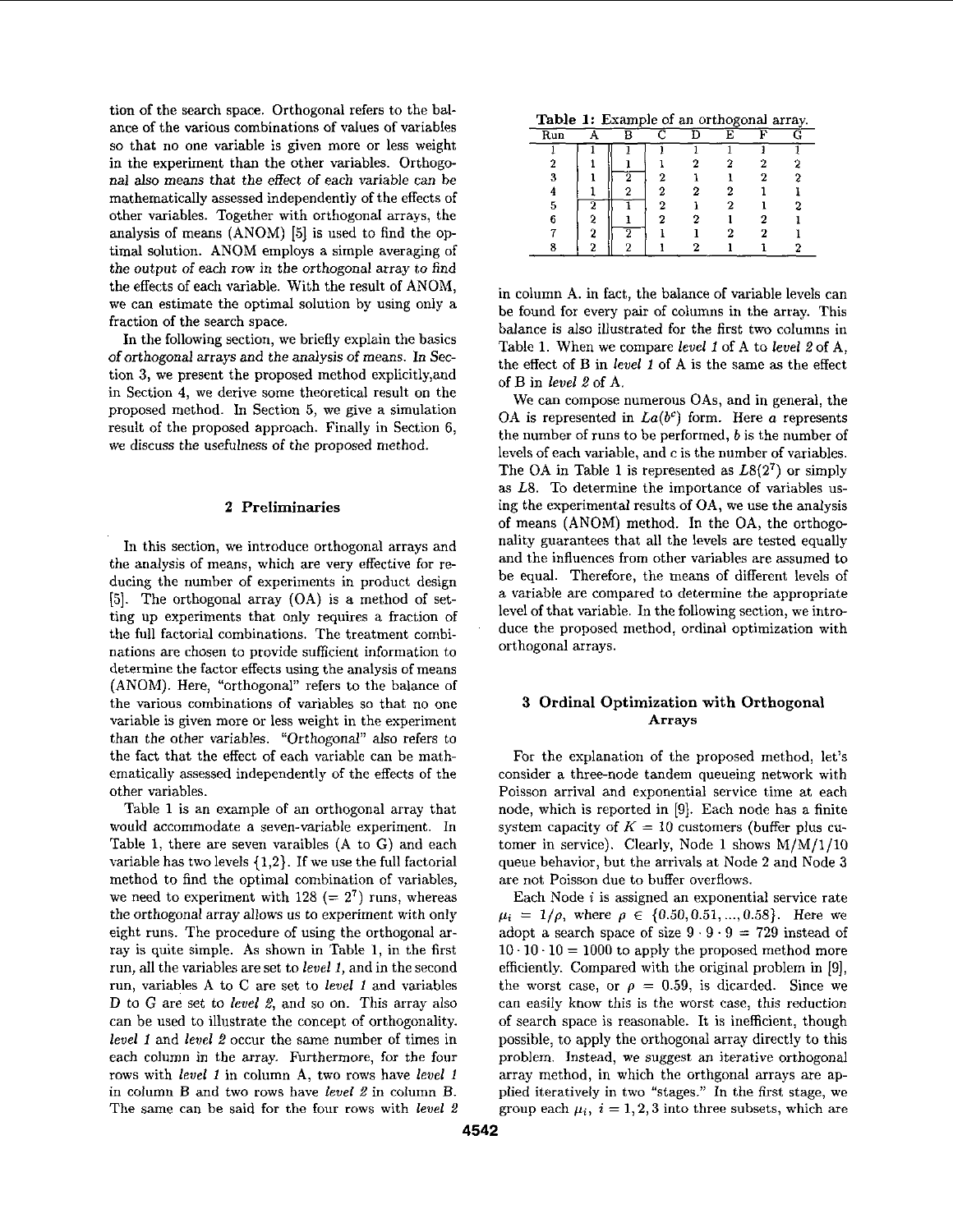**Table 2:** L9(34) orthogonal array.

| Run |   | 9 | ۰              |   |
|-----|---|---|----------------|---|
|     |   |   |                |   |
| 2   |   | 2 | 2              | 2 |
| 3   |   | 3 | 3              | 3 |
|     |   |   | $\overline{2}$ | 3 |
| 5   | 2 | 2 | 3              |   |
| 6   | 2 |   |                | 2 |
|     |   |   | 3              | 2 |
|     |   | 2 |                |   |
|     |   |   |                |   |

 $\{1/(0.51+0.01k), k = -1, 0, 1\}, \{1/(0.54+0.01k), k =$  $-1,0,1\}$ , and  $\{1/(0.57+0.01k), k=-1,0,1\}$ , respectively. We take the representative value of each subset with the value for  $k = 0$ . In the first stage of simulation, we make the orthogonal array with these representative values. And, if we let  $\overline{\mu_i} = 1/\overline{\rho_i}$  be the selected value in the first stage, then we make the orthgonal array with the values of  $\{1/(\bar{p_i}+0.01k), k = -1,0,1\}, i =$ 1,2,3 for the second stage of simulation. Simulation is stopped when a pre-specified number of customers has completed service at Node 3. These customers do not include those lost due to buffer overflow. We adopt the definition of  $P_L(B_k)$  in [9]:

 $P_L(B_k) = Prob(customers loss with capacity = k)$  $=$   $\frac{\text{\# lost}}{\text{\# lost + \# completed service}}$ 

The steps we used to this problem are **as** follows.

1. *Obtain an appropriate orthogonal array.* 

First, determine the control variables. In this problem, the control variables are the service rates,  $\mu_i$ ,  $i = 1, 2, 3$ . Therefore, we have three control variables.

Next, determine the number of levels for each control variable. Here, we decide  $3^2 = 9$  as the number of levels for each control variable. We perform Step *2* and Step **3** up to **as** many times as the power of 3, which is two in this case. We call each execution of these two steps a "stage." The levels of  $\mu_i$ ,  $i = 1, 2, 3$  are as follows:

variable by ANOM.  
\n
$$
\mu_i \in \{(\frac{1}{0.50}, \frac{1}{0.51}, \frac{1}{0.52})(\frac{1}{0.53}, \frac{1}{0.54}, \frac{1}{0.55})
$$
  
\n $(\frac{1}{0.56}, \frac{1}{0.57}, \frac{1}{0.58})\}$   
\nBy applying the proposed method, we get only one can-

Now, determine an orthogonal array according to the number of variables and the number of levels, which are decided above, We choose L9(34) **as**  the appropriate array for this problem.  $L9(3^4)$  is shown in Table **2.** In this case, the last of the array is not used.

*2. For each row of the selected orthogonal* **array,** *per*form *simulation until a pre-specified number* **of**  *customers have completed service ot Nude 3.*  This step, along with Step 3 below is the first stage of the proposed method, and we take the stage of the proposed method, and we take the<br>
median value of each subset in the first stage as<br>
follows:<br>  $\mu_i \in \left\{ \frac{1}{0.51}, \frac{1}{0.54}, \frac{1}{0.57} \right\}, i = 1, 2, 3$ follows:

$$
u_i \in \{ \frac{1}{0.51}, \frac{1}{0.54}, \frac{1}{0.57} \}, i = 1, 2, 3
$$

Each value represents the subset it belongs to. And, in the second stage, we choose the levels among the elements of the selected subset in the first stage.

3. *Select the levels* by *ANOM.* 

Calculate the average performance of each level of every control variable. Then, select the level **for** each control variable by comparing the orders of this average performance.

**4.** *Repeat Step 2 and Step 3.*  We perform Step *2* and Step 3 once more for the second stage.

In general, the proposed method can be summarized as follows:

# **Step 1. Obtain an appropriate orthogonal array.**

- **(a)** Determine the control variables
- **(b)** Determine the number of levels for each control variable (Usually, we decide the numbers in the form of 3". Here, *n* will be the number of stages to be performed.)
- **(c)** Obtain an orthogonal array correspoding to the number of variables in (a) and appropriate levels in (b).

# **Step 2. Perform simulation.**

For each row of the selected orthogonal array, perform simulation until a pre-specified simulation time.

**Step 3. Select the best level for each control variable by ANOM.** 

# **Step 4. Repeat Step 2 and Step 3**  $(n-1)$  times.

didate for the optimal solution. This is different from subset selection in ordinal optimization. In ordinal optimization, we can choose very good estimates by selecting not one sample, but a subset of the search space. This subset selection method increases the probability of choosing a good design **[6] [SI [7]** [ll]. However, if we apply the proposed method several times rather than just once, we can also form a a set of candidates for the optimal solution. We will dicuss about this **later.**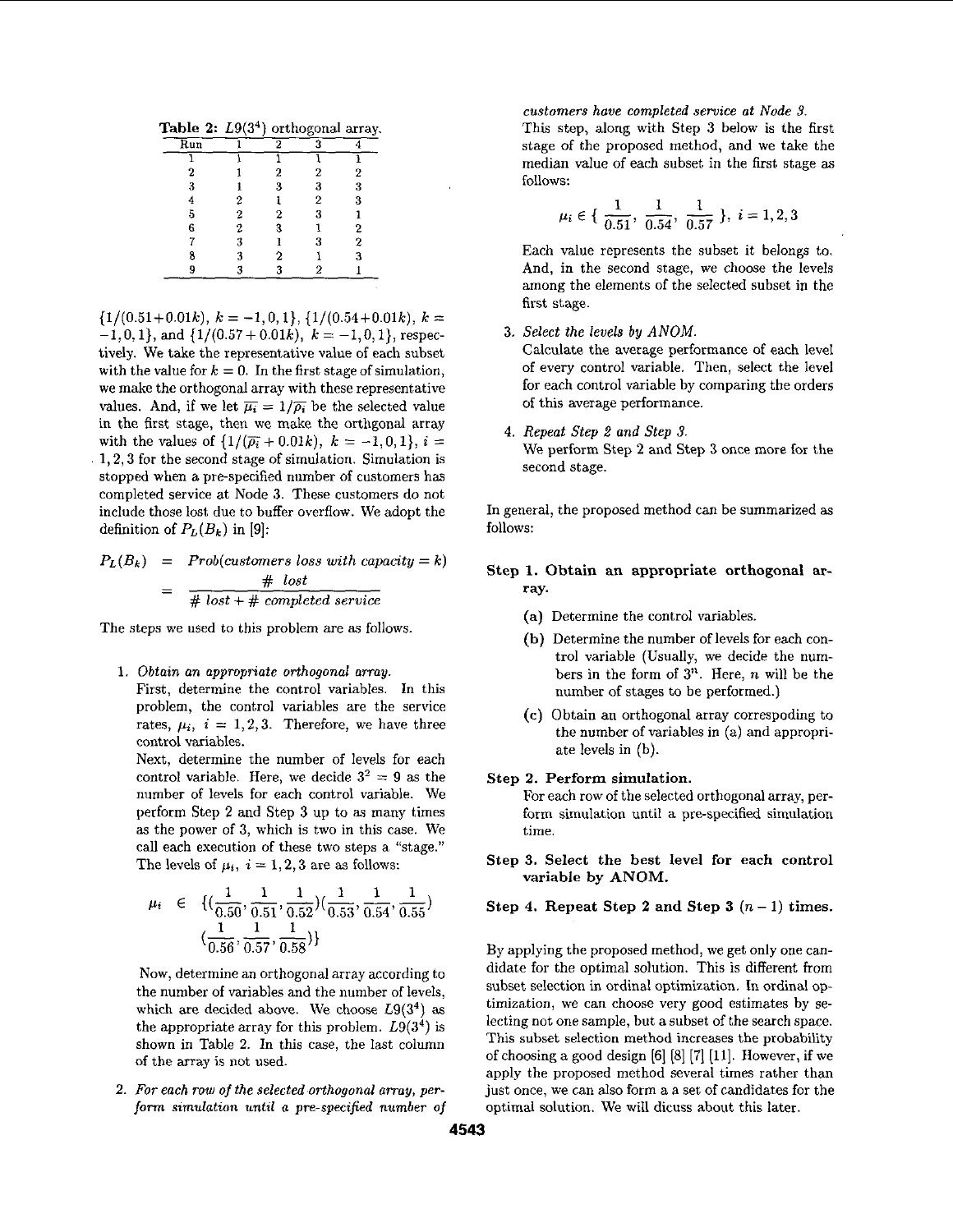#### **4** Theoretical Result

In this section, we derive some theoretical result on the proposed method. First, we define the separability of the objective function. Secondly we derive the convergence bound of the proposed method.

**A** general problem of stochastic optimization can be defined as follows:

$$
\min_{\theta \in \Theta} \Big[ J(\theta) \equiv E\{L(\theta, \xi)\} \Big] \tag{1}
$$

where  $\Theta$  is the search space,  $\theta$  is the design alternative, *J* is the objective function which is the expectation of  $L$ , the sample performance, and  $\xi$  the randomness in the system. When we are concerned with those real problems where  $J(\theta)$  has large uncertainty, we must estimate  $J(\theta)$  through simulation of sample performance, i.e.,

$$
E\{L(\theta,\xi)\} \approx \tilde{J}(\theta) = L(x(t;\theta,\xi))
$$
 (2)

where  $x(t; \theta, \xi)$  is a system trajectory under the desgin parameter  $\theta$ . Hereafter we use  $E\{L(\theta)\}\$ instead of  $E\{L(\theta,\xi)\}\$ for short.

By (1) and (2),  $\hat{J}(\theta)$  is expressed as follows:

$$
\tilde{J}(\theta) = J(\theta) + w(\theta) \n= E\{L(\theta)\} + w(\theta)
$$
\n(3)

where  $w(\theta) \equiv w(t;\theta)$  is the estimation error or noise associated with the estimation of design  $\theta$ . We assume that  $w(\theta)$  is a zero-mean radom variable with its variance approaching zero as *t* goes to infinity.

Now we define the separability of the objective function **as** follows:

**Definition 1:** An objective function  $E\{L(\theta)\}\$ is said *to be separable if*  $E\{L(\theta)\}$  *can be expressed as a sum of functions of each control variable, i.e.* 

$$
E\{L(\theta)\} = \sum_{i=1}^{n} E\{L_i(\theta_i)\}, \ \theta = (\theta_1, ..., \theta_n).
$$

Even though the separability limits the type of systems, this class of systems includes a number of problems such as: 1) buffer allocation in parallel queueing systems where the blocking probability is the objective function; **2)** queueing network with feedbacks where the mean sojourn time is the objective function; **3)** cellular systems where the call loss probability of each cell depends only on the number of channels assigned to each cell **131.** 

With the definition of the separability, we can derive the following theorem.

Theorem **1:** *When the objective function is separable for* a *discrete search* **space,** *the solution by ANOM and the solution by the full search method are same when t goes to infinity.* 

|     |    | <b>Table 3:</b> $L4(2^{\circ})$ orthogonal array. |
|-----|----|---------------------------------------------------|
| Run | ひっ | Result                                            |
|     |    |                                                   |
|     |    | J2                                                |
|     |    | $J_3$                                             |
|     |    |                                                   |

Table 4: ANOM applied to  $L4(2^3)$  orthogonal array.

|            | $\theta_i=1$  | $\theta_i=2$             |
|------------|---------------|--------------------------|
| $\theta_1$ | $(J_1+J_2)/2$ | $(J_3+J_4)/\overline{2}$ |
| $\theta_2$ | $(J_1+J_3)/2$ | $(J_2+J_4)/2$            |
| $\theta_3$ | $(J_1+J_4)/2$ | $(J_2+J_3)/2$            |

Proof: We get the following equation for a separable objective function.

$$
J(\theta) = E\{L(\theta)\} = \sum_{i=1}^{n} E\{L_i(\theta_i)\}
$$
 (4)

In order to minimize the objective function  $J(\theta)$ , we need to find the minimum of each  $E\{L_i(\theta_i)\}\$ . Without loss of generality, we consider an example of ANOM applied to  $L4(2^3)$  in Table 3. If we denote  $\theta_i = j$  with  $\theta_i^j$ , then the result of each run is

$$
J_1 = E\{L_1(\theta_1^1)\} + E\{L_2(\theta_2^1)\} + E\{L_3(\theta_3^1)\}
$$
  
\n
$$
J_2 = E\{L_1(\theta_1^1)\} + E\{L_2(\theta_2^2)\} + E\{L_3(\theta_3^2)\}
$$
  
\n
$$
J_3 = E\{L_1(\theta_1^2)\} + E\{L_2(\theta_2^1)\} + E\{L_3(\theta_3^2)\}
$$
  
\n
$$
J_4 = E\{L_1(\theta_1^2)\} + E\{L_2(\theta_2^2)\} + E\{L_3(\theta_3^1)\}
$$

Table **4** shows the procedure of ANOM. To compare the values of the objective function for  $\theta_1$ , we substract the two values in the second row.

$$
\frac{(J_1 + J_2)}{2} - \frac{(J_3 + J_4)}{2} =
$$
\n
$$
E\{L_1(\theta_1^1)\} + \frac{1}{2} \sum_{i=2,3} \left[ E\{L_i(\theta_i^1)\} + E\{L_i(\theta_i^2)\} \right]
$$
\n
$$
-E\{L_1(\theta_1^2)\} - \frac{1}{2} \sum_{i=2,3} \left[ E\{L_i(\theta_i^1)\} + E\{L_i(\theta_i^2)\} \right]
$$
\n
$$
= E\{L_1(\theta_1^1)\} - E\{L_1(\theta_1^2)\} \tag{5}
$$

This shows that, by comparing the two values of each row in Table 4, we can decide exactly which value of  $\theta_1$ makes  $E\{L_1(\theta_1)\}\$  smaller. We get the same result for  $\theta_2$  and  $\theta_3$ . The result is due to the orthogonality of the OA, and is universal for all OAs.

So we conclude that, by ANOM, we can determine the value of  $\theta_i$  which makes  $E\{L_i(\theta_i)\}\$ minimum. Consequencely, when the objective function is separable, the solution by ANOM is same as the solution by the full search method.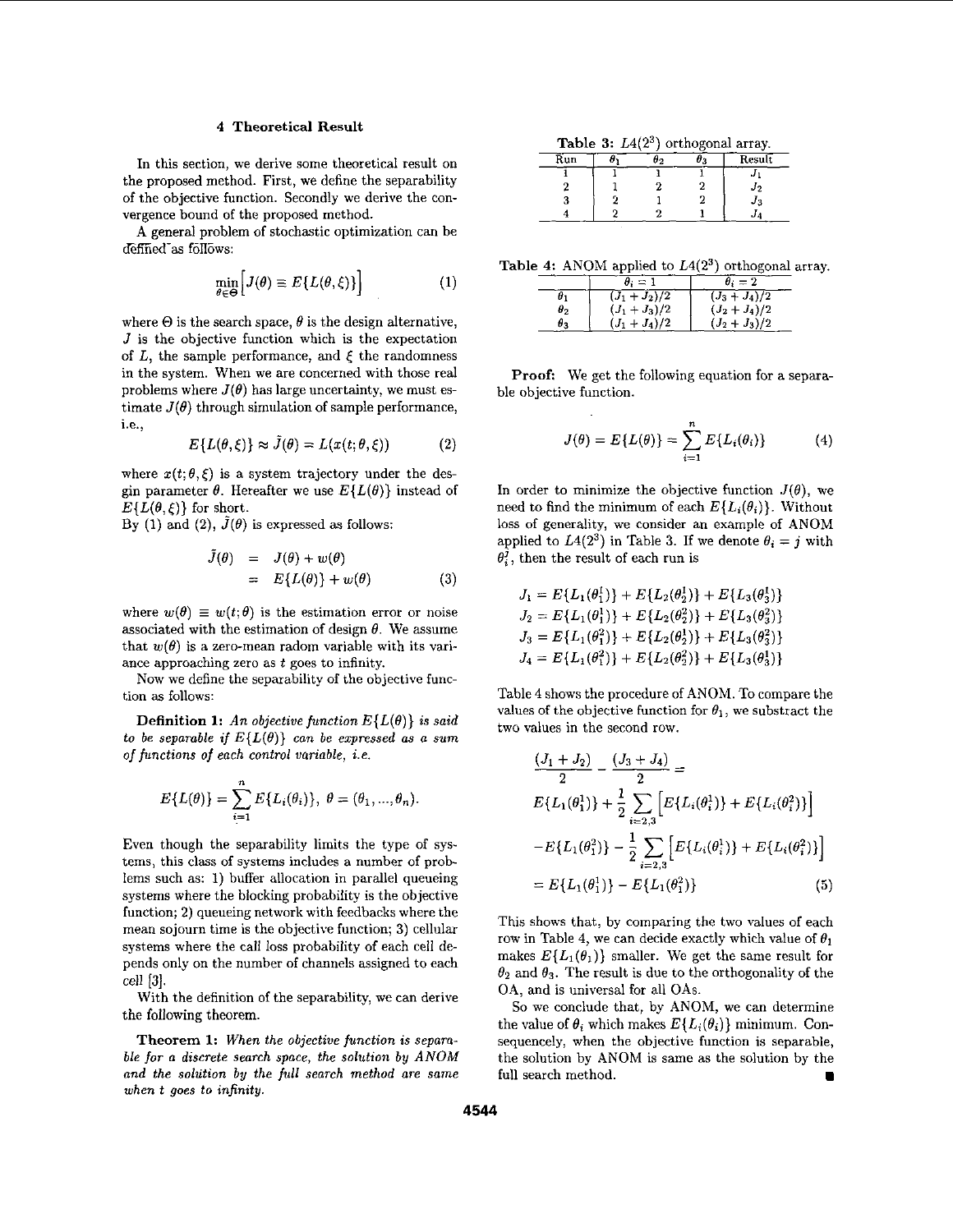

Figure **1:** Queueing network with feedback.

### *<sup>5</sup>*Simulation Result: Queueing Network with Feedback

In this section, we present a simulation result of the proposed method. We consider a queueing network with feedback. The network is an extension of the system in **[lo].** The structure of this network is shown in Figure 1. Customers arrive at a rate  $\lambda = 0.5$ , and the values **of** the parameters are as follows:

$$
p_1 = \frac{1}{2}, p_2 = \frac{1}{3}, p_3 = \frac{1}{4}, p_4 = \frac{1}{5}
$$
  
\n
$$
\lambda_1 = 2.5, \lambda_2 = 2.0, \lambda_3 = 2.0, \lambda_4 = 1.5
$$
  
\n
$$
\lambda_5 = 1.5, \lambda_6 = 1.0, \lambda_7 = 1.0, \lambda_8 = 0.5
$$
  
\n
$$
\alpha_1 = 7.0, \alpha_2 = 6.0, \alpha_3 = 5.0, \alpha_4 = 4.0
$$

Here, *pi* is the probability that customers loop back for another service. The objective is to minimize the mean sojourn time subject to the constraint. The objective function is given by (6).

$$
\min[J] = \min[E\{S\}] = \min_{\lambda_i} \left[ \frac{1}{\lambda} \sum_{i=1}^8 \left[ \frac{\lambda_i}{\mu_i - \lambda_i} \right] \right] \tag{6}
$$

$$
s.t. \mu_{2i-1} + \mu_{2i} = \alpha_i, i = 1, 2, 3, 4
$$

As we can see in (6), the obejective function is separable. So, by Theorem **l,** we can apply the proposed method. By using the constraint in **(6),** we can express the objective function as a function of four independent variables among  $\mu_i$ ,  $i = 1, 2, \dots$ , 8. Here, we choose  $\mu_1$ ,  $\mu_3$ ,  $\mu_5$ , and  $\mu_7$  as the control variables. To guarantee the stability of the system, the condition **(7)** should be satisfied.

$$
\lambda_i < \mu_i \; , \; i = 1, 2, \dots, 8 \tag{7}
$$

Therefore, the search space is bounded **as** follows:

$$
2.5 < \mu_1 < 5.0 , 2.0 < \mu_3 < 4.5
$$
  

$$
1.5 < \mu_5 < 4.0 , 1.0 < \mu_7 < 3.5
$$

Table *5:* Probabilities obtained by the proposed method applied **to** the queueing network with feedback.

|  |  | applied to the queueing network with recupacity<br>customers completed service 100 200 300 400 500<br>Prob. to be within 10% offset 0.11 0.09 0.11 0.14 0.15<br>Prob. to be within 20% offset 0.28 0.32 0.32 0.36 0.39<br>customers completed service 600 700 800 900 1,000<br>Prob. to be within $10\%$ offset $0.13$ $0.17$ $0.17$ $0.25$ $0.15$<br>Prob. to be within 20% offset 0.42 0.44 0.52 0.49 0.50 |
|--|--|--------------------------------------------------------------------------------------------------------------------------------------------------------------------------------------------------------------------------------------------------------------------------------------------------------------------------------------------------------------------------------------------------------------|

To apply the proposed method, we must assign an appropriate number of levels to each variable. We **as**sign  $3^2 = 9$  levels to each variable here, and choose a combination of variables **as** a candidate of the optimal solution using an **L9(34)** orthogonal array twice. Each control variable  $\mu_i$  ( $i = 1, 3, 5, 7$ ) is discretized as follows:

|  | $\mu_1 \in \{ (2.55, 2.85, 3.15), (3.45, 3.75, 4.05), (4.35, 4.65, 4.95) \}$ |
|--|------------------------------------------------------------------------------|
|  | $\mu_3 \in \{(2.05, 2.35, 2.65)(2.95, 3.25, 3.55)(3.85, 4.15, 4.45)\}\$      |
|  | $\mu_5 \in \{(1.55, 1.85, 2.15)(2.45, 2.75, 3.05)(3.35, 3.65, 3.95)\}\$      |
|  | $\mu_7 \in \{(1.05, 1.35, 1.65)(1.95, 2.25, 2.55)(2.85, 3.15, 3.45)\}\$      |

**At** the first stage, we take only the median values as the representation of each subset.

$$
\mu_1 \in \{2.85, 3.75, 4.65\}, \ \mu_3 \in \{2.35, 3.25, 4.15\}
$$
\n
$$
\mu_5 \in \{1.85, 2.75, 3.65\}, \ \mu_7 \in \{1.35, 2.25, 3.15\}
$$

After selecting the values among these using the proposed method, we apply the method once more with the values in the selected subsets. For example, if we select 3.75, 2.35, 1.85, and 3.15 for  $\mu_1$ ,  $\mu_3$ ,  $\mu_5$ , and  $\mu_7$ , respectively at the first stage, then we use the following subsets for the second stage.

$$
\mu_1 \in \{3.45, 3.75, 4.05\}, \ \mu_3 \in \{2.05, 2.35, 2.65\}
$$
\n
$$
\mu_5 \in \{1.55, 1.85, 2.15\}, \ \mu_7 \in \{2.85, 3.15, 3.45\}
$$

The size of the search space, is  $9 \cdot 9 \cdot 9 \cdot 9 = 6561$  in this problem. Among the elements of the search space, the number of those whose offset from the optimal is within **10%** is **196,** and within **20%** is **550.** So, if we choose one design by blind picking, the probability that the chosen design is within **10%** offset from the optimal is  $196/6561 \approx 0.030$ , and the probability within 20% offset from the optimal is  $550/6561 \approx 0.084$ . By applying the proposed method, we can reduce the size of search space to  $9 \cdot 2 = 18$ , which is  $18/6561 \approx 1/365$  of the orginal size.

The simulation results are given in Table **5.** Each of the results is an average for **100** runs. We can verify from Table **5** that the prohabilies of finding a "goodenough" solution by the proposed method are much higher than the probablities by blind picking, even with a small number of customers completed service. And if we apply the proposed method several times, we can increase the probability considerably. For example, consider the result of which the number of customers com